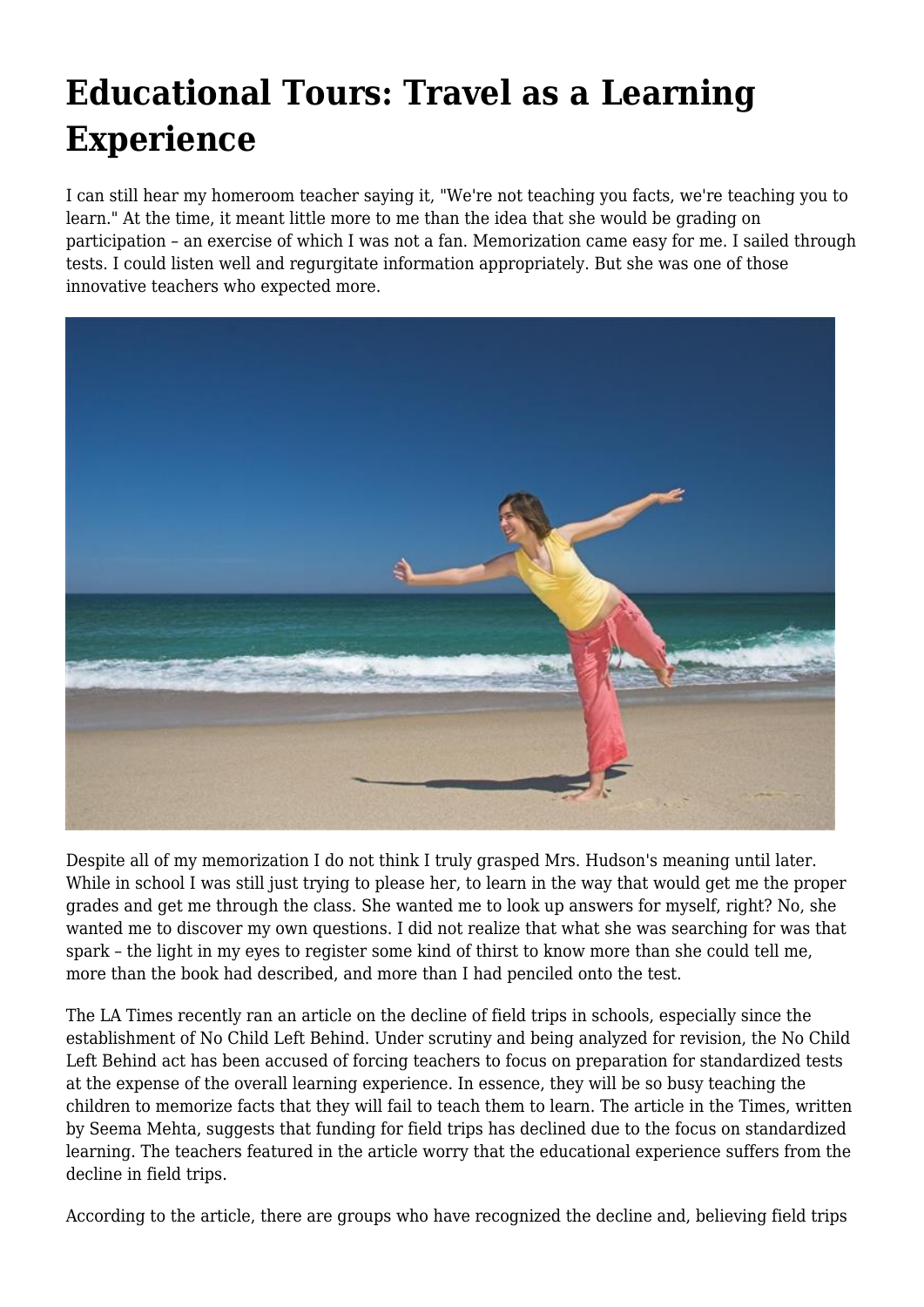to still be a valuable component of a child's education, have found ways around the problem. Museums have tailored and enhanced their exhibits to comply so well with the standardized requirements that administrators are more willing to include the trips into their schedules. Target was also moved to action, creating a grant program for educators for the purpose of field trips.

Perhaps the first and best intervention for this dilemma will be for parents and educators to continue to champion the value of the extra-classroom experience for a child's learning environment. If field trips continue to decline in the elementary levels, perhaps educational tours at the secondary and college level will gain momentum. My first trip out of the country was to Colombia, South America, one year after graduating from high school. Possibly the most reluctant student on the journey, I believe now I had the most to learn. That trip awakened me to life in a way I had never imagined. The unfamiliar sights and sounds stirred my senses in a way home never could. It thrilled me to reach for common denominators with people of such different languages and cultures. The busy streets fascinated me. To see life pulsating in another world from mine, was invigorating.



The question is, what do we want our children to learn? Proponents of No Child Left Behind believe the act serves to ensure the basic learning rights of every child, especially reading. Certainly reading is considered the foundation for all learning. But before reading, there was experience. We were touched by humanity through our parents, through learning to interact with siblings, and by watching life ignite and swirl around us. Reading and writing are of course irreplaceable building blocks to education. But the further benefit of seeing and experiencing new places, many educators believe to be irreplaceable as well.

What are some specific educational benefits to field trips and student travel?

Compassion – The best way to convince young people that they belong to a global community is to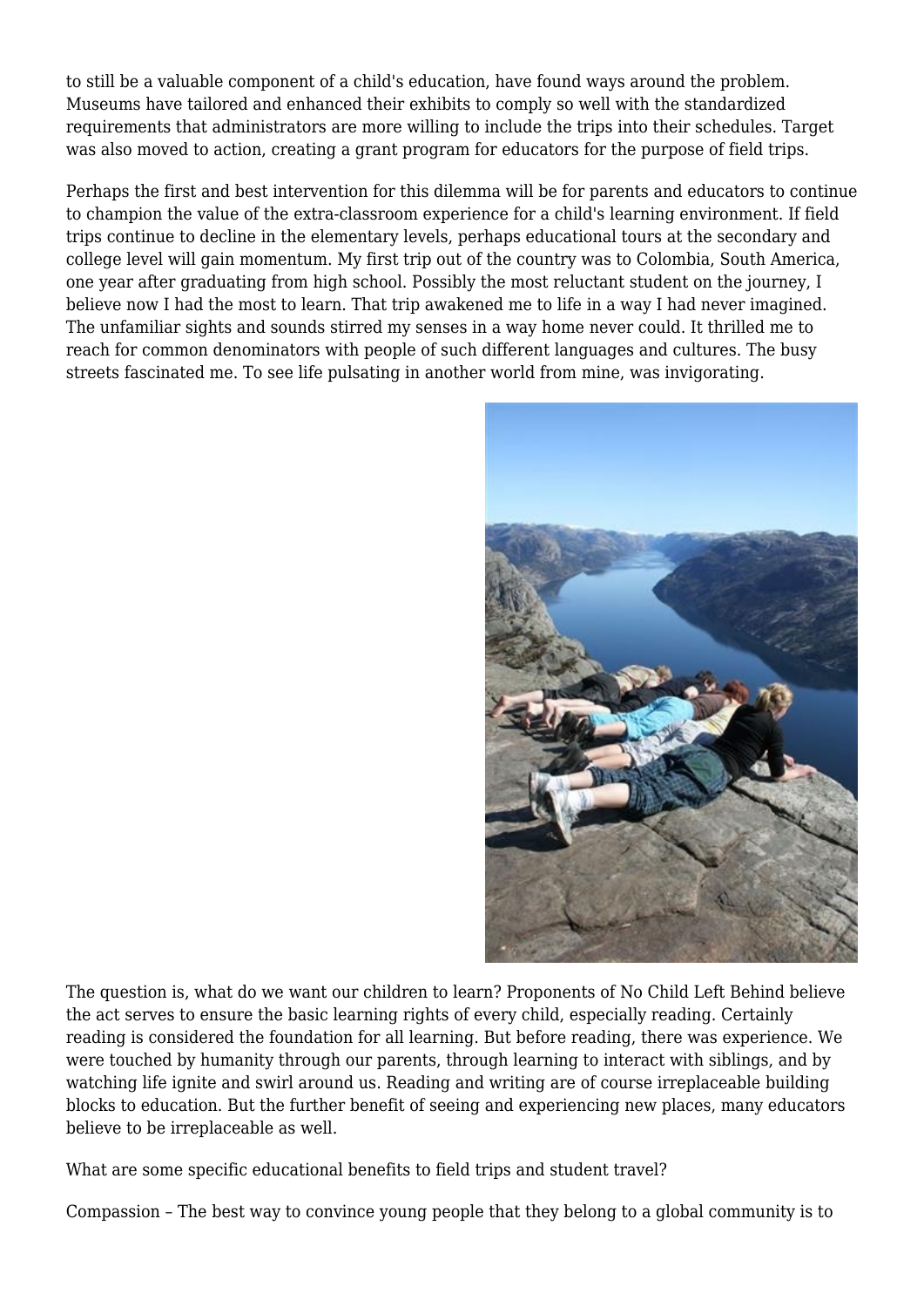let them travel the globe. By finding similarities to themselves in other cities and cultures, they are more likely to be moved to help and serve the areas of greatest contrast.

History – Perhaps this is obvious, but what person cares more for the facts and figures in their history book than they do for the places and events in which the facts first came to life? Seeing important landmarks firsthand can instil in young person ownership over both the tradition of history and the responsibility to keep from repeating its mistakes.

Reading Comprehension – It is well-established that reading is fundamental to all other aspects of learning. What better way to enhance comprehension than through experience? Visiting new places challenges our comfort levels. It makes us look closer, ask more questions, even read more carefully as we attempt to navigate unfamiliar territory.

Economy – Understanding our economy is crucial to growth and success. Earning money for student tours or graduation trips can teach a young person more about commerce than sitting in a classroom. And seeing how the economy is affected by various lifestyles and cultural centers will make a lasting impression on a young person's mind.

Communication Skills – The building block for all of commerce, education, industry, and invention. Group travel can enhance this skill for even the shyest homebody. You only have to share a hotel room with one interesting personality to discover this. The challenges of travel strengthen this skill in every aspect, though, as we must learn to participate in the culture in which we are visiting.



Student travel can awake in young adults the thirst for learning they may have failed to grasp in the classroom. To see the evidence of history and touch it with your own hands makes history come alive. To experience the pulse of life in another city and culture creates appreciation in a way a book could not. One commenter toward the article written by Mehta quoted Mark Twain from his book Innocents Abroad. "Travel," he said, "Is fatal to prejudice, bigotry, and narrow-mindedness, and